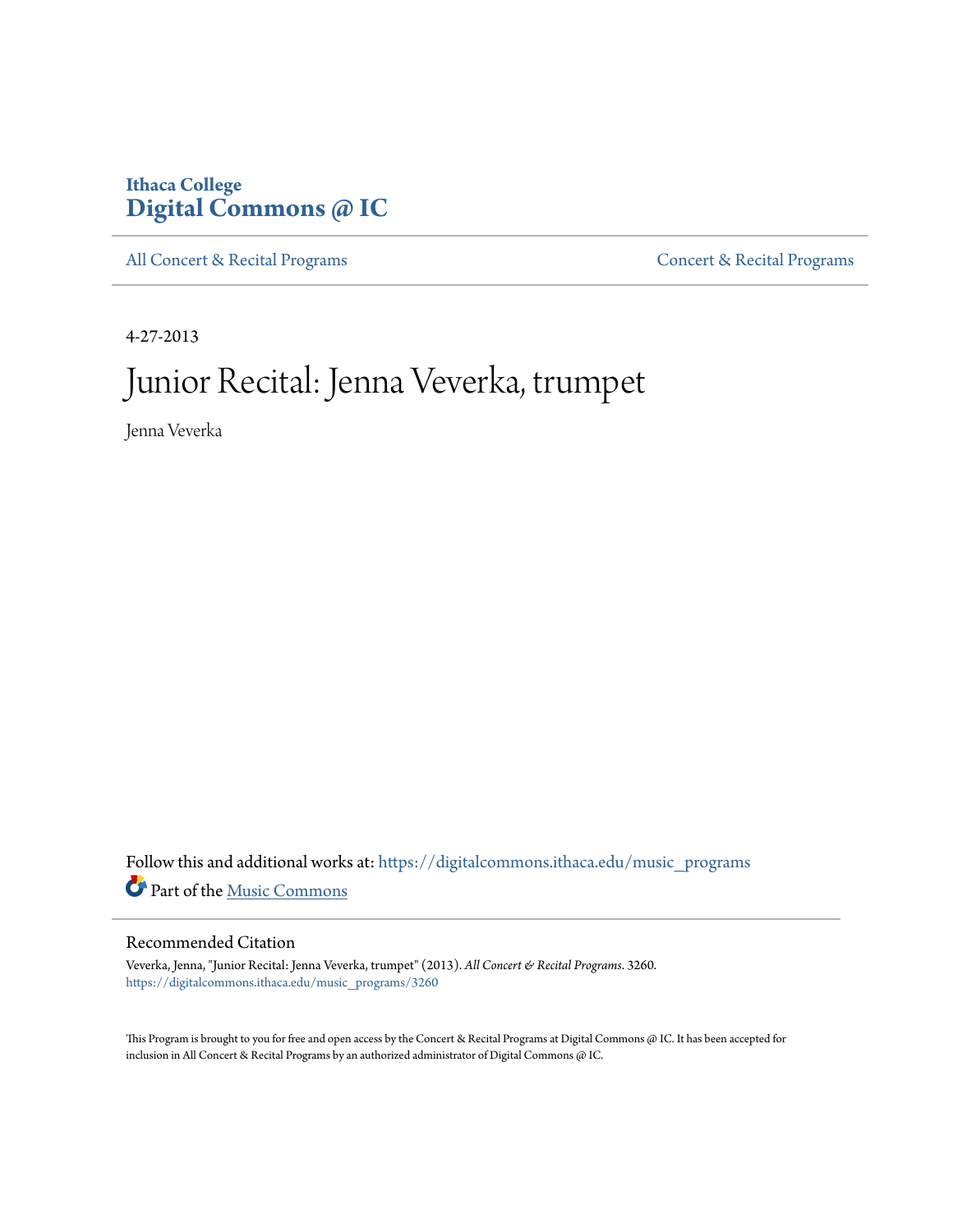## **Junior Recital:** Jenna Veverka, trumpet

Sam Berry, piano

Hockett Family Recital Hall Saturday April 27th, 2013 9:00 pm**THES JUVANIEN CRITER FOR MUSIC Thum** 

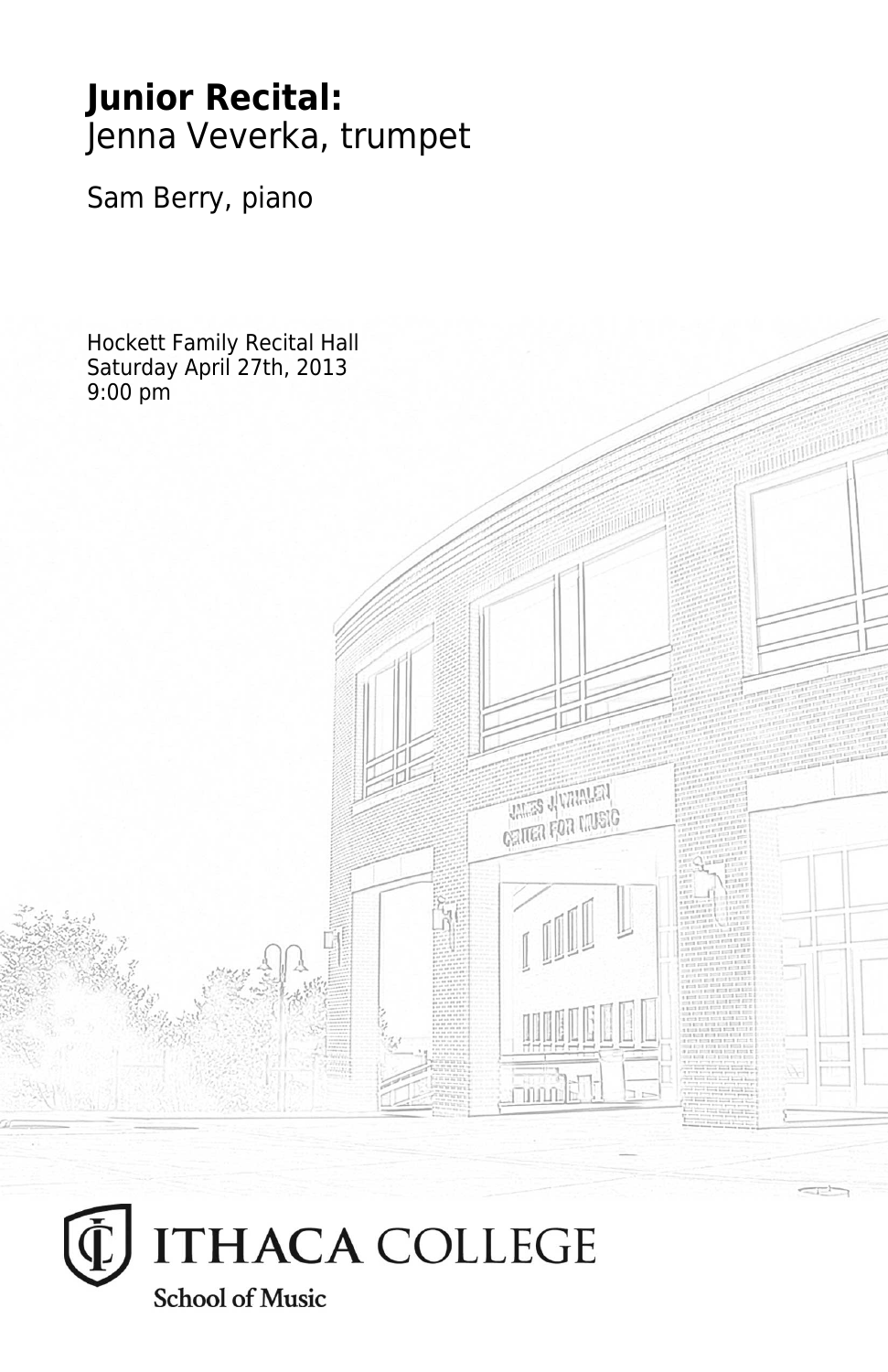This recital is in fulfillment of the degree Music Performance and Education. Jenna Veverka is from the studio of Dr. Kim Dunnick.

## **Program**

"...the spirit is perpetual..." Gae-beck and Choon-jung

Sam Martin, piano Niki Kukieza

Concerto Alexander Arutunian

(1920-2012)

## **Intermission**

Centennial Horizon Kevin McKee

1. Aspen Grove (b. 1980)

2. Roaring Gunnison

A Simple Song (from Mass)

Sam Thurston, guitar

Dürrenhorn Passage Kevin McKee

Sam Thurston Tom Pang Ryanne Flynn Aaron Scoccia Danny Venora (b. 1980)

Leonard Bernstein (1918-1990)

R. Aaron Walters (b. 1992)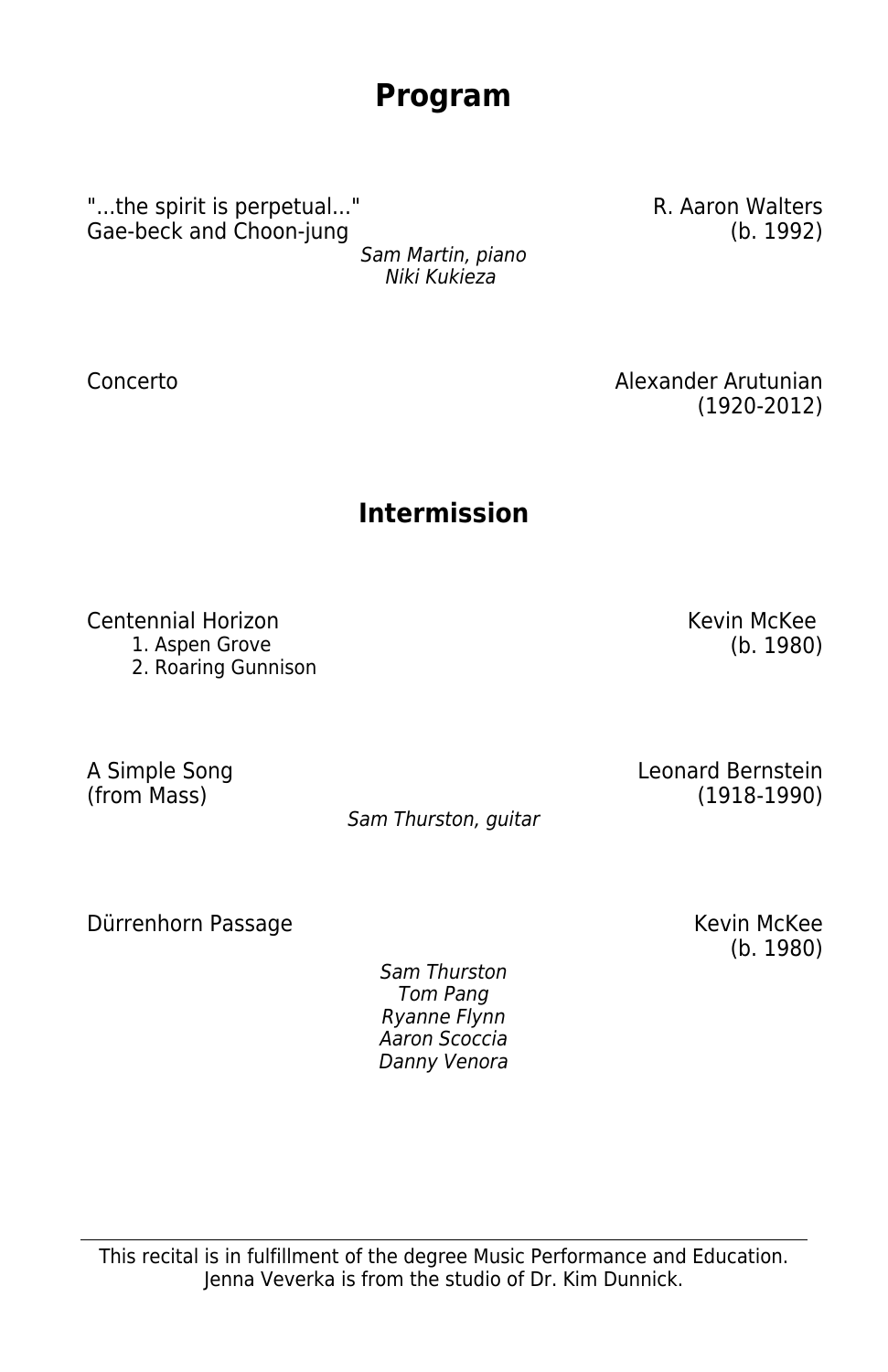### **A Simple Song**

Sing God a simple song: Lauda, Laude. Make it up as you go along: Lauda, Laude.

Sing like you like to sing God loves all simple things. For God is the simplest of all For God is the simplest of all.

I will sing the Lord a new song To praise Him, to bless Him, to bless the Lord, I will sing His praises while I live All of my days.

Blessed is the man who loves the Lord Blessed is the man who praises Him, Lauda, Lauda, Laude And walks in His ways.

I will lift up my eyes To the hills from whence comes my help, I will lift up my voice to the Lord Singing Lauda, Laude.

For the Lord is my shade Is the shade upon my right hand, And the sun shall not smite me by day Nor the moon by night.

Blessed is the man who loves the Lord, Lauda, Lauda, Laude, And walks in His ways.

Lauda, Lauda, Laude, Lauda, Lauda di da di day All of my days.